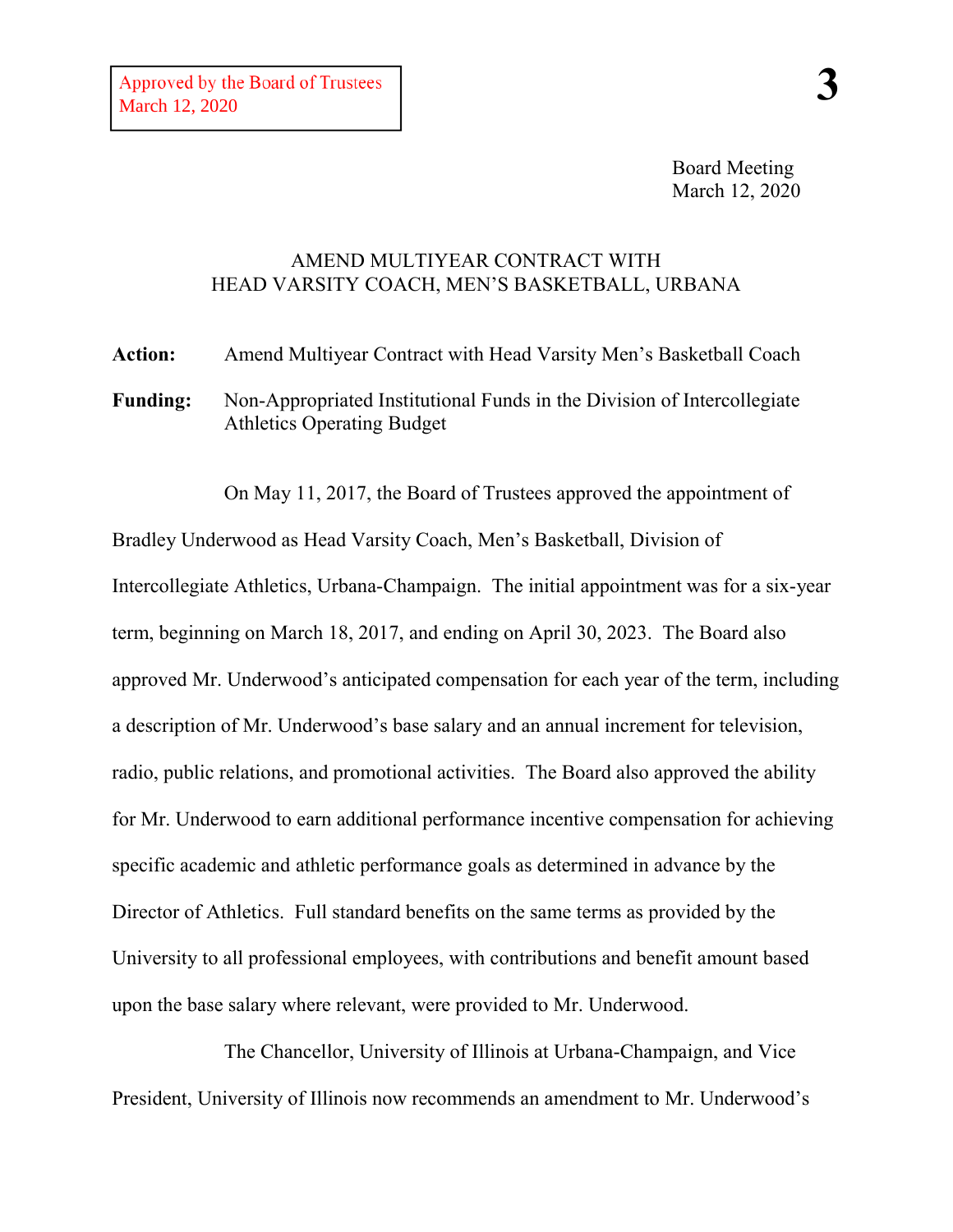employment contract, to extend the term by three additional years, through April 30, 2026, in accordance with the compensation schedule below, and to make other modifications:

| Year                    | <b>Base Salary</b> | <b>Additional</b><br>Compensation | <b>Total</b><br>Compensation |
|-------------------------|--------------------|-----------------------------------|------------------------------|
| $3/13/2020 - 4/30/2020$ | \$737,500          | \$2,212,500                       | \$2,950,000                  |
| $5/01/2020 - 4/30/2021$ | \$762,500          | \$2,637,500                       | \$3,400,000                  |
| $5/01/2021 - 4/30/2022$ | \$787,500          | \$2,712,500                       | \$3,500,000                  |
| $5/01/2022 - 4/30/2023$ | \$812,500          | \$2,812,500                       | \$3,625,000                  |
| $5/01/2023 - 4/30/2024$ | \$837,500          | \$2,912,500                       | \$3,750,000                  |
| $5/01/2024 - 4/30/2025$ | \$862,500          | \$3,012,500                       | \$3,875,000                  |
| $5/01/2025 - 4/30/2026$ | \$887,500          | \$3,112,500                       | \$4,000,000                  |

In addition, the amendment will include the opportunity for additional contract extensions, contingent on whether the men's basketball team qualifies for the National Collegiate Athletic Association ("NCAA") Men's Basketball Tournament in designated seasons, beginning with the 2022 season. Under the agreement, Mr. Underwood would be eligible for a maximum of four such contingent contract extensions, in 2022, 2023, 2024, and 2025. Should all triggering events be met, this would result in the employment agreement expiring on April 30, 2030. In accordance with the terms of Mr. Underwood's initial agreement, he is eligible to receive retention incentive compensation payments of \$600,000 if he remains employed continuously as Head Varsity Coach – Men's Basketball through May 31, 2020 and May 31, 2022, respectively. Mr. Underwood's amended employment agreement will provide for two additional retention incentive compensation payments not to exceed \$750,000 each and based on service through April 30, 2026, and April 30, 2029, respectively.